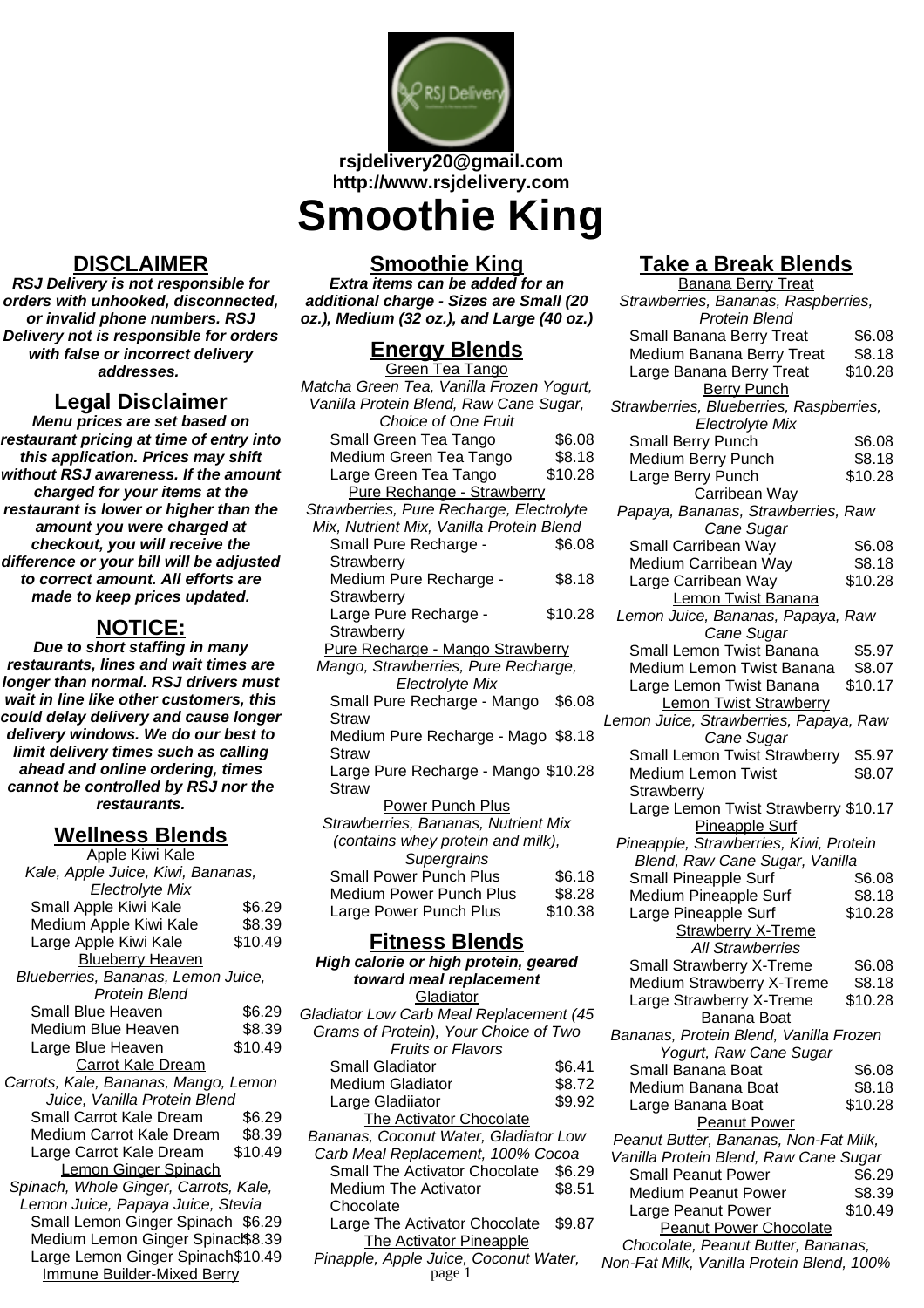| Strawberry, Raspberry, Almond Milk,                          |                  |
|--------------------------------------------------------------|------------------|
| Bananas, Blueberries, Herbal Immune                          |                  |
| Enhancer                                                     |                  |
| Small Immune Builder-Mixed                                   | \$6.29           |
| Berry                                                        |                  |
| Medium Immune Builder-Mixed\$8.39                            |                  |
| Berry                                                        |                  |
| Large Immune Builder-Mixed \$10.49                           |                  |
| Berry                                                        |                  |
| Daily Warrior<br>Banana, Blueberries, Dates, Almonds,        |                  |
| Spinach, Peanut Butter, Blueberry Juice,                     |                  |
| Stevia                                                       |                  |
| <b>Small Daily Warrior</b>                                   | \$6.29           |
| Medium Daily Warrior                                         | \$8.39           |
| Large Daily Warrior                                          | \$10.49          |
| The Premama                                                  |                  |
| Bananas, Raspberries, Blueberries,                           |                  |
| Apple Juice, Spinach, Protein Blend,                         |                  |
| Stevia. Premama Prenatal Multivitamin                        |                  |
| Small Premama                                                | \$6.29           |
| Medium Premama                                               | \$8.39           |
| Large Premama                                                | \$10.49          |
|                                                              |                  |
| <b>Slim Blends</b>                                           |                  |
| <b>Angel Food</b>                                            |                  |
| Strawberries, Bananas, Non-Fat Milk,                         |                  |
| Raw Cane Sugar                                               |                  |
| Small Angel Food<br>Medium Angel Food                        | \$5.67<br>\$7.98 |
| Large Angel Food                                             | \$9.35           |
| <b>Island Impact</b>                                         |                  |
| Pineapple, Papaya, Mango, Mangoes,                           |                  |
| <b>Protein Blend</b>                                         |                  |
| Small Island Impact                                          | \$5.62           |
| Medium Island Impact                                         | \$7.93           |
| Large Island Impact                                          | \$9.29           |
| <b>Metabolism Boost Strawberry Pineapple</b>                 |                  |
| Strawberries, Pineapple, Kiwi Juice,                         |                  |
| Vanilla Protein Blend, Gladiator Protein,                    |                  |
| Metabolism Boost, Fiber Blend                                |                  |
| Small Metabolism Boost                                       | \$6.09           |
| <b>Straw-Pine</b>                                            |                  |
| <b>Medium Metabolism Boost</b><br><b>Straw-Pine</b>          | \$8.30           |
|                                                              | \$9.77           |
| Large Metabolism Boost<br><b>Straw-Pine</b>                  |                  |
| Greek Yogurt - Pineapple Mango                               |                  |
| Chobani Greek Yogurt, Pineapple,                             |                  |
| Mango, Passion Fruit, Bananas, Non-Fat                       |                  |
|                                                              |                  |
|                                                              |                  |
| Milk, Vanilla Protein Blend, Electrolyte<br>Mix, Fiber Blend |                  |
| Small Greek Yogurt - Pineappl \$6.09                         |                  |
| Mango                                                        |                  |
| Medium Greek Yogurt -                                        | \$8.30           |
| Pineapple Mango                                              |                  |
| Large Greek Yogurt - Pineappl&9.77                           |                  |
| Mango                                                        |                  |
| <b>Greek Yogurt - Strawberry Blueberry</b>                   |                  |
| Chobani Greek Yogurt, Strawberries,                          |                  |
| Blueberries, Non-Fat Milk, Vanilla                           |                  |
| Protein Blend, Electrolyte Mix, Fiber                        |                  |
| <b>Blend</b>                                                 |                  |
| Small Greek Yogurt -                                         | \$6.09           |
| <b>Strawberry Blueberry</b>                                  |                  |
| Medium Greek Yogurt -                                        | \$8.30           |
| Strawberry Blueberry<br>Large Greek Yogurt -                 | \$9.77           |
| <b>Strawberry Blueberry</b><br>Lean 1 Chocolate              |                  |

Lean 1 Chocolate Protein, Banana,

|                                                                                 | <b>Gladiator Low Carb Meal Replacement</b> |
|---------------------------------------------------------------------------------|--------------------------------------------|
| Small The Activator Pineapple                                                   | \$6.29                                     |
| <b>Medium The Activator</b>                                                     | \$8.51                                     |
| Pineapple                                                                       |                                            |
| Large The Activator Pineapple                                                   | \$9.87                                     |
| <b>The Activator Strawberry Banana</b><br>Bananas, Strawberries, Coconut Water, |                                            |
| <b>Gladiator Low Carb Meal Replacement</b>                                      |                                            |
| Small The Activator Strawberry \$6.29                                           |                                            |
| Banana                                                                          |                                            |
| <b>Medium The Activator</b>                                                     | \$8.51                                     |
| Strawberry Banana                                                               |                                            |
| Large The Activator Strawberry \$9.87                                           |                                            |
| Banana                                                                          |                                            |
| The Activator Strawberry Blueberry                                              |                                            |
| Strawberries, Blueberry Juice Blend,                                            |                                            |
| Coconut Water, Gladiator Low Carb Meal                                          |                                            |
| Replacement                                                                     |                                            |
| Small The Activator Strawberry \$6.29                                           |                                            |
| Blueberry                                                                       |                                            |
| <b>Medium The Activator</b>                                                     | \$8.51                                     |
| <b>Strawberry Blueberry</b>                                                     |                                            |
| Large The Activator Strawberry \$9.87                                           |                                            |
| Blueberry                                                                       |                                            |
| Coffee High Protein Almond Mocha                                                |                                            |
| Coffee, Whey Protein, Protein Blend,                                            |                                            |
| Almonds, Nonfat Milk Powder, 100%                                               |                                            |
| Cocoa, Raw Cane Sugar                                                           |                                            |
| Small Coffee High Protein                                                       | \$6.29                                     |
| <b>Almond Mocha</b>                                                             |                                            |
| Medium Cofee High Protein                                                       | \$8.51                                     |
| Almond Mocha                                                                    |                                            |
| Large Coffee High Protein<br>Almond Mocha                                       | \$9.87                                     |
| Coffee High Protein Vanilla                                                     |                                            |
| Coffee, Whey Protein, Protein Blend,                                            |                                            |
| Almonds, Nonfat Milk Powder, Raw Cane                                           |                                            |
| Sugar                                                                           |                                            |
| Small Coffee High Protein                                                       |                                            |
|                                                                                 |                                            |
| Vanilla                                                                         | \$6.29                                     |
|                                                                                 |                                            |
| Medium Coffee High Protein<br>Vanilla                                           | \$8.51                                     |
|                                                                                 | \$9.87                                     |
| Large Coffee High Protein<br>Vanilla                                            |                                            |
| <b>High Protein Banana</b>                                                      |                                            |
| Bananas, Whey Protein, Protein Blend,                                           |                                            |
| Almonds                                                                         |                                            |
| Small High Protein Banana                                                       | \$6.29                                     |
| Medium High Protein Banana                                                      | \$8.51                                     |
| Large High Protein Banana                                                       | \$9.87                                     |
| <b>High Protein Chocolate</b>                                                   |                                            |
| Whey Protein, Protein Blend, Almonds,                                           |                                            |
| Nonfat Milk Powder, Raw Cane Sugar                                              |                                            |
| Small High Protein Chocolate                                                    | \$6.29                                     |
| Medium High Protein Chocolate \$8.51                                            |                                            |
| Large High Protein Chocolate                                                    | \$10.44                                    |
| <b>High Protein Lemon</b>                                                       |                                            |
| Lemon, Whey Protein, Protein Blend,                                             |                                            |
| Almonds                                                                         |                                            |
| Small High Protein Lemon                                                        | \$6.29                                     |
| Medium High Protein Lemon                                                       | \$8.51                                     |
| Large High Protein Lemon                                                        | \$9.87                                     |
| <b>High Protein Pineapple</b>                                                   |                                            |
| Pineapple, Whey Protein, Protein Blend,                                         |                                            |
| Almonds                                                                         |                                            |
| Small High Protein Pineapple                                                    | \$6.29                                     |
| Medium High Protein Pineapple                                                   | \$8.51                                     |
| Large High Protein Pineapple<br><b>The Hulk Strawberry</b>                      | \$9.87                                     |

| <u>Froight Odin, Dattor Foodinoo Orodin,</u> |        |  |  |
|----------------------------------------------|--------|--|--|
| Strawberries, Bananaş, Whey Protein,         |        |  |  |
|                                              | page 2 |  |  |

| <b>Small Chocolate Peanut Power</b>       | \$6.29  |
|-------------------------------------------|---------|
| <b>Medium Chocolate Peanut</b>            | \$8.39  |
| Power                                     |         |
| Large Chocolate Peanut Power\$10.49       |         |
| <b>Peanut Power Plus Strawberry</b>       |         |
| Peanut Butter, Strawberries, Bananas,     |         |
| Non-Fat Milk, Raw Cane Sugar              |         |
| <b>Small Peanut Power Plus</b>            | \$6.29  |
| Strawberry                                |         |
| <b>Medium Peanut Power Plus</b>           | \$8.39  |
| Strawberry                                |         |
| Large Peanut Power Plus                   | \$10.49 |
| Strawberry                                |         |
| Yogurt D-Lite                             |         |
| All Natural Vanilla Frozen Yogurt Blended |         |
| with Choice of One Fruit, Non-Fat Milk,   |         |
| Protein Blend, Raw Cane Sugar             |         |
| Small Yogurt D-Lite                       | \$6.08  |
| Medium Yogurt D-Lite                      | \$8.18  |
| Large Yogurt D-Lite                       | \$10.28 |
| <u>Kids Kups</u>                          |         |
| Contain 100% of the RDA of vitamins       |         |
| and minerals for children.                |         |
|                                           |         |

Cocoa, Raw Cane Sugar

| and minerals for children.         |        |
|------------------------------------|--------|
| Berry Interesting                  | S4.19  |
| Strawberries, Raspberries,         |        |
| <b>Blueberries</b>                 |        |
| Strawberry Bluegurt Blitz          | \$4.19 |
| Chobani Greek Yogurt,              |        |
| Strawberries, Blueberries, Non-Fat |        |
| Milk, Vanilla Protein Blend        |        |
| Choc-A-Laka                        | \$4.19 |
| All Natural Chocolate, Yogurt      |        |
| CW. Jr                             | \$4.19 |
| Strawberries, Bananas, Papaya      |        |
| Lil Angel                          | \$4.19 |
| Strawberries, Bananas              |        |
| Apple Kiwi Bunga                   | \$4.19 |
| Kale, Apple, Kiwi, Banana          |        |
|                                    |        |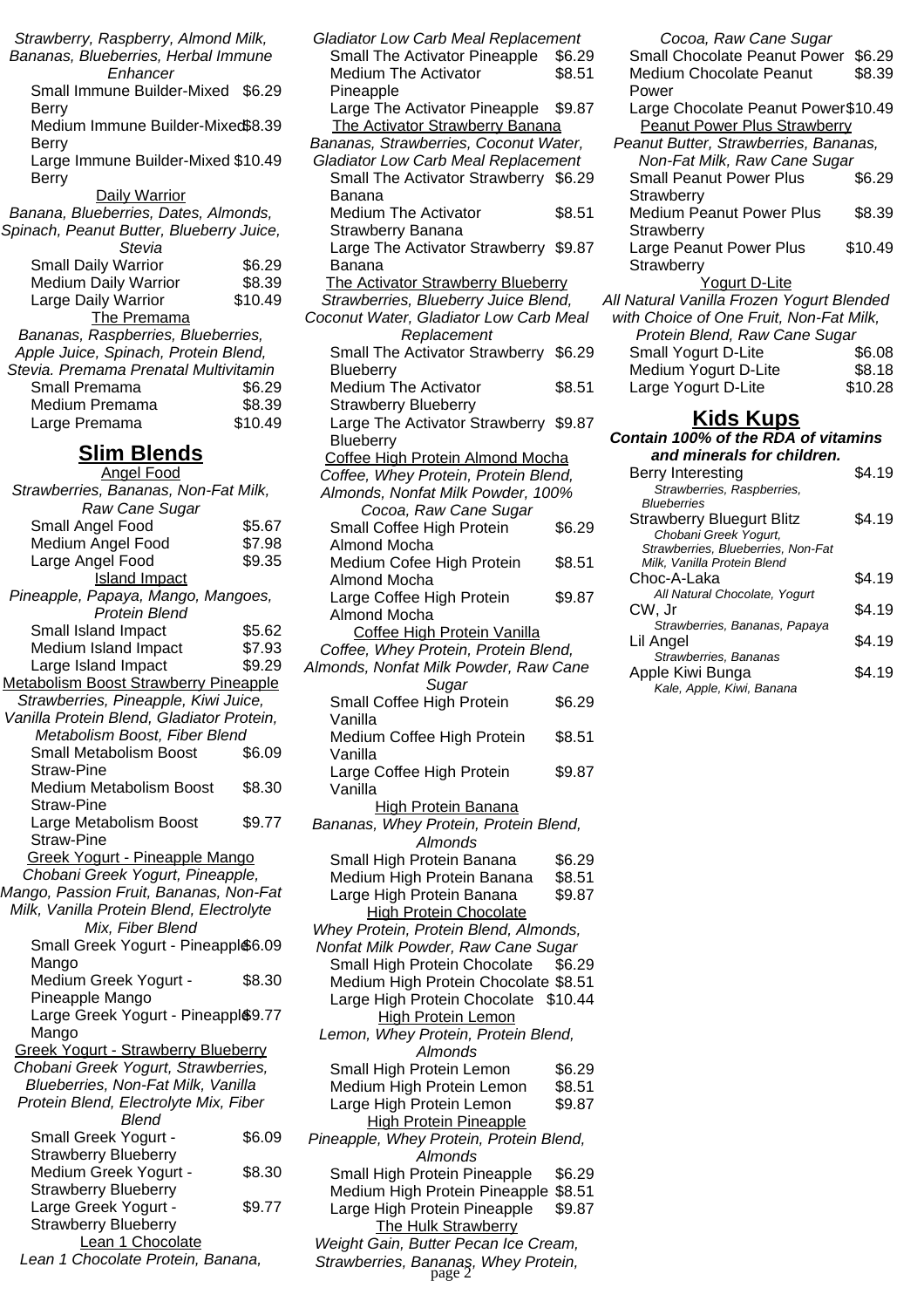| Almonds                                                           |                  |
|-------------------------------------------------------------------|------------------|
| Small Lean 1 Chocolate                                            | \$6.09           |
| Medium Lean 1 Chocolate                                           | \$8.30           |
| Large Lean 1 Chocolate                                            | \$9.77           |
| Lean 1 Pineapple Mango                                            |                  |
| Lean 1 Vanilla Protein, Pineapple,                                |                  |
| Mango Juice Blend                                                 |                  |
| Small Lean 1 Pineapple Mango\$6.09                                |                  |
| Medium Lean 1 Pineapple                                           | \$8.30           |
| Mango                                                             |                  |
| Large Lean 1 Pineapple Mang \$9.77                                |                  |
| Lean 1 Strawberry                                                 |                  |
| Lean 1 Vanilla Protein, Strawberries                              |                  |
| Small Lean 1 Strawberry                                           | \$6.09           |
| Medium Lean 1 Strawberry                                          | \$8.30<br>\$9.77 |
| Large Lean 1 Strawberry                                           |                  |
| Lean 1 Vanilla<br>Lean 1 Vanilla Protein, Bananas,                |                  |
| Almonds                                                           |                  |
| Small Lean 1 Vanilla                                              | \$6.09           |
| Medium Lean 1 Vanilla                                             | \$8.30           |
| Large Lean 1 Vanilla                                              | \$9.77           |
| MangoFest                                                         |                  |
| Mangoes, Pineapple-Mango Juice,                                   |                  |
| Papaya Juice                                                      |                  |
| Small MangoFest                                                   | \$6.09           |
| Medium MangoFest                                                  | \$8.30           |
| Large MangoFest                                                   | \$9.77           |
| Muscle Punch                                                      |                  |
| Strawberries, Bananas, Whey Protein,                              |                  |
| Non-Fat Milk, Vanilla, Wheat Germ,                                |                  |
| Nutritional Yeast, Raw Cane Sugar                                 |                  |
| Small Muscle Punch                                                | \$6.09           |
| Medium Muscle Punch                                               | \$8.30           |
| Large Muscle Punch                                                | \$9.77           |
| Slim-N-Trim Blueberry<br>Blueberries, Vanilla Protein Blend, Lean |                  |
| 1 Vanilla Protein, Vanilla Gladiator                              |                  |
| Protein, Stevia                                                   |                  |
| Small Slim-N-Trim Blueberry \$6.29                                |                  |
| Medium Slim-N-Trim Blueberry\$8.39                                |                  |
| Large Slim-N-Trim Blueberry \$10.49                               |                  |
|                                                                   |                  |
|                                                                   |                  |
| <b>Passion Passport</b>                                           |                  |
| Passion Fruit, Bananas, Papaya, Mango<br>Juice, Raw Cane Sugar    |                  |
| <b>Small Passion Passport</b>                                     | \$6.08           |
| <b>Medium Passion Passport</b>                                    | \$8.18           |
| Large Passion Passport                                            | \$10.28          |
| Slim-N-Trim Chocolate                                             |                  |
| Bananas, Nonfat Milk, Protein Blend,                              |                  |
| Lean 1 Chocolate Protein, Chocolate                               |                  |
| Gladiator Protein, 100% Cocoa, Stevia                             |                  |
| Small Slim-N-Trim Chocolate \$6.29                                |                  |
| Medium Slim-N-Trim Chocolat \$8.39                                |                  |
| Large Slim-N-Trim Chocolate \$10.49                               |                  |
| Slim-N-Trim Strawberry                                            |                  |
| Strawberries, Vanilla Protein Blend,                              |                  |
| Lean 1 Vanilla Protein, Vanilla Gladiator                         |                  |
| Protein, Stevia                                                   |                  |
| Small Slim-N-Trim Strawberry \$5.76<br>Medium Slim-N-Trim         | \$7.86           |
| Strawberry                                                        |                  |
| Large Slim-N-Trim Strawberry \$9.96                               |                  |
| Slim-N-Trim Vanilla                                               |                  |
| Bananas, Vanilla Protein Blend, Lean 1                            |                  |
| Vanilla Protein, Vanilla Gladiator Protein,                       |                  |
| <b>Stevia</b>                                                     |                  |
| Small Slim-N-Trim Vanilla                                         | \$6.29           |
| Medium Slim-N-Trim Vanilla                                        | \$8.39           |
| Large Slim-N-Trim Vanilla<br><b>Strawberry Kiwi Breeze</b>        | \$10.49          |

| Non-Fat Milk, Vanilla, Supergrains, Raw<br>Cane Sugar                        |        |
|------------------------------------------------------------------------------|--------|
| Small The Hulk Strawberry                                                    | \$6.29 |
|                                                                              |        |
| Medium The Hulk Strawberry                                                   | \$8.51 |
| Large The Hulk Strawberry                                                    | \$9.87 |
| <b>The Hulk Vanilla</b>                                                      |        |
| Weight Gain, Butter Pecan Ice Cream,<br>Bananas, Whey Protein, Non-Fat Milk, |        |
| Vanilla, Supergrains, Raw Cane Sugar                                         |        |
| Small The Hulk Vanilla                                                       | \$6.29 |
| Medium The Hulk Vanilla                                                      | \$8.51 |
| Large The Hulk Vanilla                                                       | \$9.87 |
|                                                                              |        |
| <b>Vegan Pineapple Spinach</b>                                               |        |
| Sunwarrior Vegan Protein,                                                    |        |
| Almonds, Pineapple, Spinach,                                                 |        |
| Carrots, Bananas Mango Juice, Lemon                                          |        |
| Juice, Stevia                                                                |        |
| Small Vegan Pineapple                                                        | \$6.29 |
| Spinach                                                                      |        |
| Medium Pineapple Spinach                                                     | \$8.51 |
| Large Vegan Pineapple                                                        | \$9.87 |
| Spinach                                                                      |        |
| The Hulk Chocolate                                                           |        |
|                                                                              |        |
| Weight Gain, Butter Pecan Ice Cream,                                         |        |
| Bananas, Whey Protein, Non-Fat Milk,                                         |        |
| Vanilla, 100% Cocoa, Supergrains, Raw                                        |        |
| Cane Sugar                                                                   |        |
| Small The Hulk Chocolate                                                     | \$6.29 |
| <b>Medium The Hulk Chocolate</b>                                             | \$8.51 |
| Large The Hulk Chocolate                                                     | \$9.87 |
| Vegan Dark Chocolate Banana                                                  |        |
| Sunwarrior Vegan Protein, Dark Cocoa,                                        |        |
| <b>Bananas</b>                                                               |        |
| Small Vegan Dark Choc                                                        | \$6.29 |
| Banana                                                                       |        |
| Medium Dark Choc Banana                                                      | \$8.51 |
|                                                                              |        |
| Large Dark Choc Banana                                                       | \$9.87 |
| <b>Vegan Mango Kale</b>                                                      |        |
| Sunwarrior Vegan Protein, Mango,                                             |        |
| Bananas, Kale, Apple, Almonds                                                |        |
| Small Vegan Mango Kale                                                       | \$6.29 |
| Medium Vegan Mango Kale                                                      | \$8.51 |
| Large Vegan Mango Kale                                                       | \$9.87 |
| <b>Vegan Nutty Supergrain</b>                                                |        |
| Sunwarrior Vegan Protein, Bananas,                                           |        |
| Peanut Butter, Apple, Supergrain Mix,                                        |        |
| Dark Cocoa                                                                   |        |
| Small Vegan Nutty Supergrain                                                 | \$6.29 |
| Medium Vegan Nutty                                                           | \$8.51 |
| Supergrain                                                                   |        |
|                                                                              |        |
| Large Vegan Nutty Supergrain                                                 | \$9.87 |